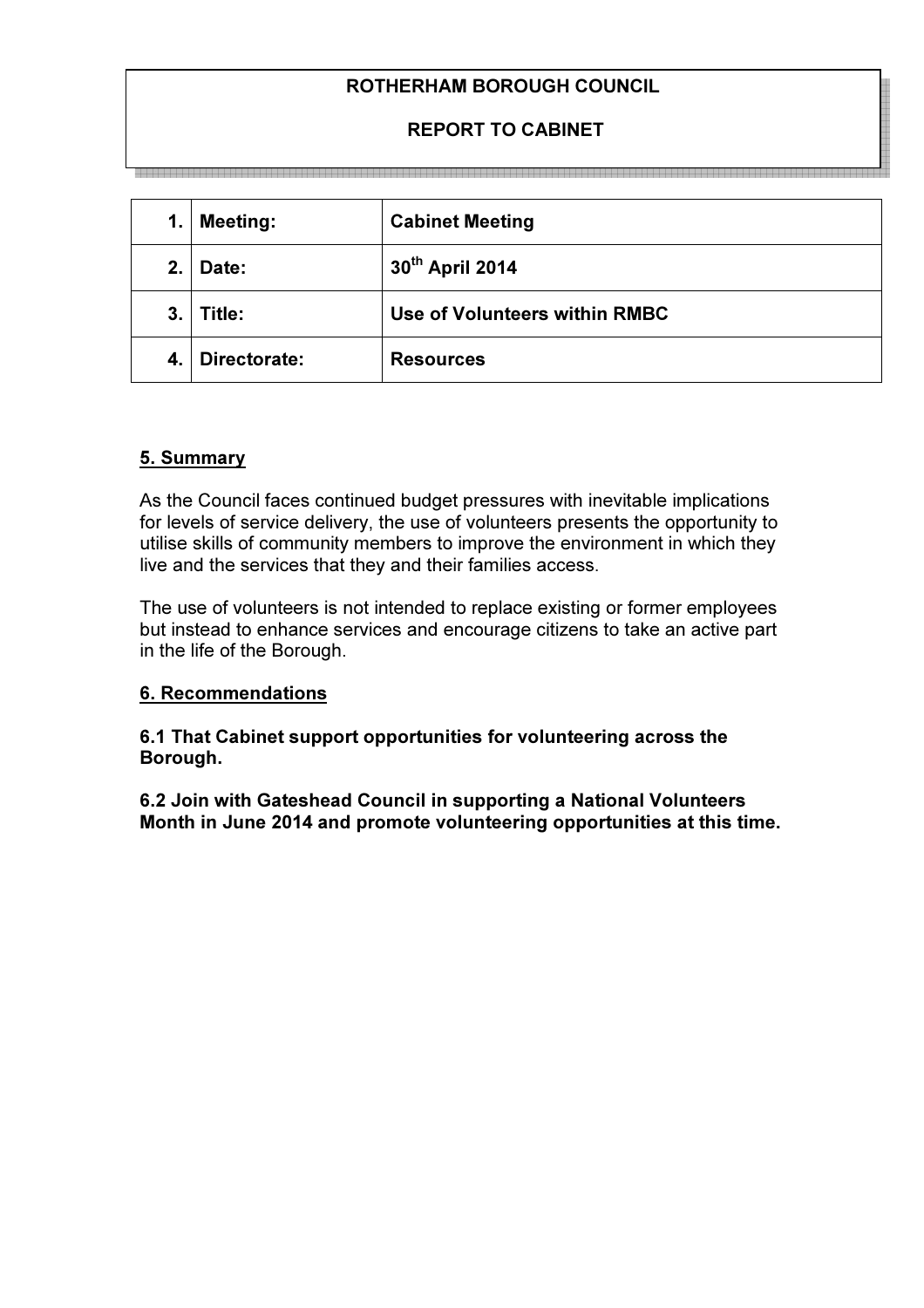## 7.1 Background

As part of the work of the Deprived Neighbourhoods strategic group, Voluntary Action Rotherham (VAR) have offered their support to assist the Council to further develop opportunities for volunteering.

A survey of Council managers has highlighted the positive input that volunteers already make to a range of services. Just some illustrative examples (by no means all) of areas where use is made of volunteers include:

### Children and Young People's Services

Youth Work Support Independent Visitors Assistance at Children's Centre's

#### Environment and Development Services

Clifton Park Horticultural Volunteers Rother Valley Country Park Volunteers Countryside Volunteers Heritage Volunteers Library Volunteers Theatre Assistants Streetpride Champions (Eyes and Ears reporting role in local communities)

### Neighbourhoods and Adult Services

Friends of Lord Hardy Court (Activity Organisers) Customer Inspection Team Quality Standards Challenge Group Speak Up Mystery Shoppers Oaks Day Centre Theatre Group

Managers in these services were generally positive about expanding the use of volunteers in these areas and some additional examples of how volunteers could potentially be used elsewhere were given.

In addition to traditional forms of volunteering, mutual benefit for both the council and students exist in promoting work placements for those in statutory and higher education. Across the council there are some good examples of students having undertaken beneficial pieces of work which have enhanced existing service, but would not have been undertaken without this additional resource.

A further and related strand of activity is the significant work being undertaken on offering work placements to disabled people, the long term unemployed, Young People and Looked After Children. Since April 2013 around 112 work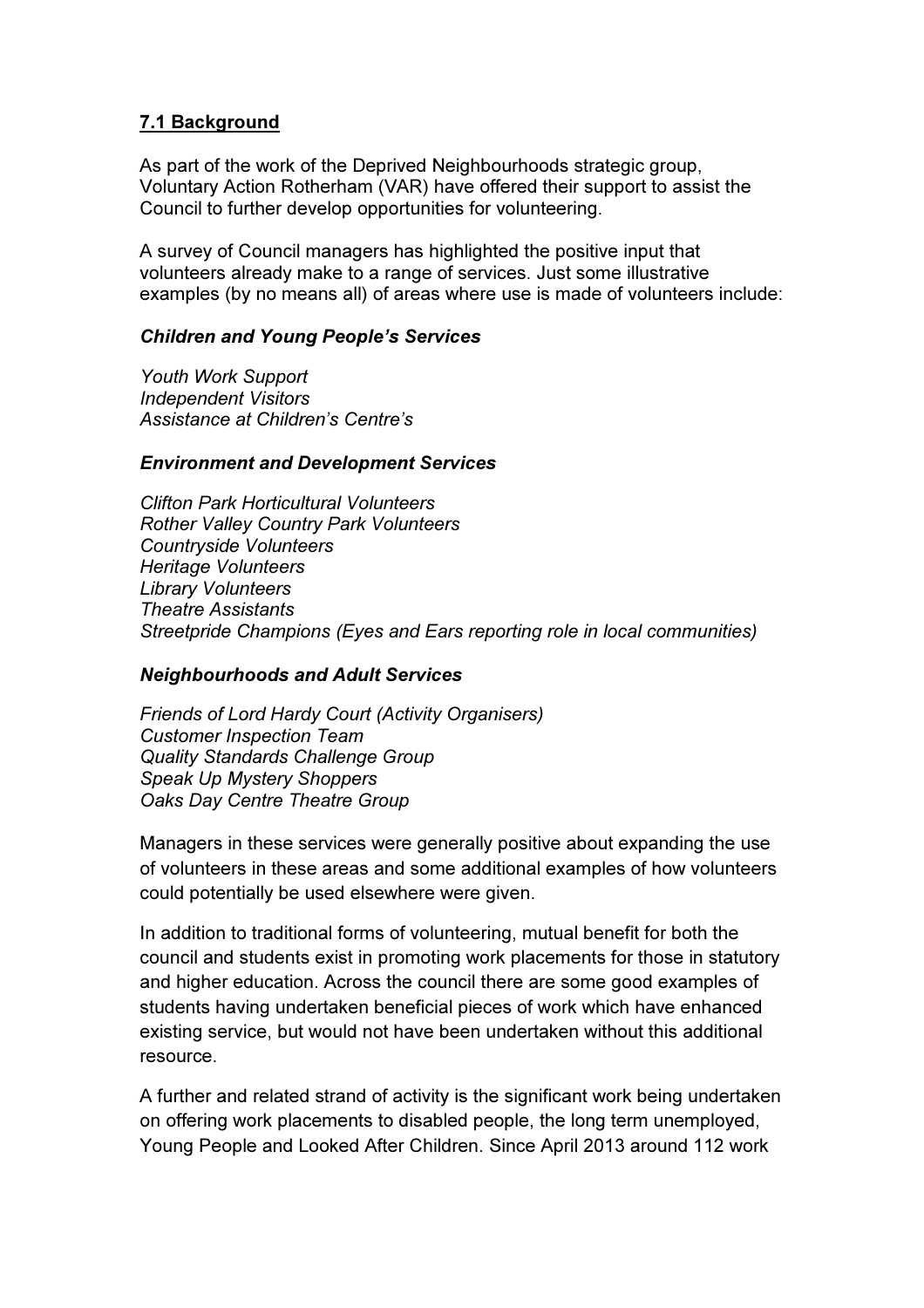placements have been undertaken by individuals from these groups in a variety of services across the Council.

The benefits of volunteering include:

- Utilising talent within our communities to enhance service delivery
- Helping people to help themselves and involve more members of the community directly with the services they receive
- Enabling people to participate and increase the sense of civic pride by supporting fellow community members and the Borough as a whole
- Increasing diversity within the organisation
- Enhancing the skills and employability of individuals who volunteer including unemployed people
- Bringing in new perspectives and those of service users that can positively influence service delivery

Working with the VAR's volunteer centre the opportunity exists to utilise their expertise and links to more widely cascade volunteering opportunities. The Volunteer Centre promotes volunteering opportunities in Rotherham via the national 'Do It' website.

The Volunteer Centre are prepared to act as a clearing house to receive adverts for volunteering opportunities and offer advice on editing such adverts where appropriate. They would then post the advert on the Do It website and distribute application forms on request. Application forms could either be collated by the Volunteer Centre or sent directly back to the service seeking volunteers.

The Volunteer Centre/Do It website will be able to provide management data on the type and number of volunteer opportunities advertised and applications received but managers will need to maintain records of applications received and volunteers appointed.

The Council's offer on volunteering could be enhanced by availability of information on the Council's own website, for instance giving a broad overview of the valuable resource that volunteering can provide and linking to the Do It website and current Rotherham Council opportunities.

VAR can provide assistance with the development of volunteer role templates which could be used and adapted by Council managers to suit the circumstances under which volunteers would operate in their service. Guidance for Managers on the use of volunteers currently exists and is accessible via the HR pages of the intranet. Human Resources are reviewing this guidance and will refresh as appropriate.

In addition to volunteering opportunities that are directly managed by the Council, there are significant opportunities to work with community, voluntary or faith groups to promote local activity which supports and enhances Council service delivery. For example, Housing and Neighbourhoods Services In dialogue with Streepride, have developed a community grant programme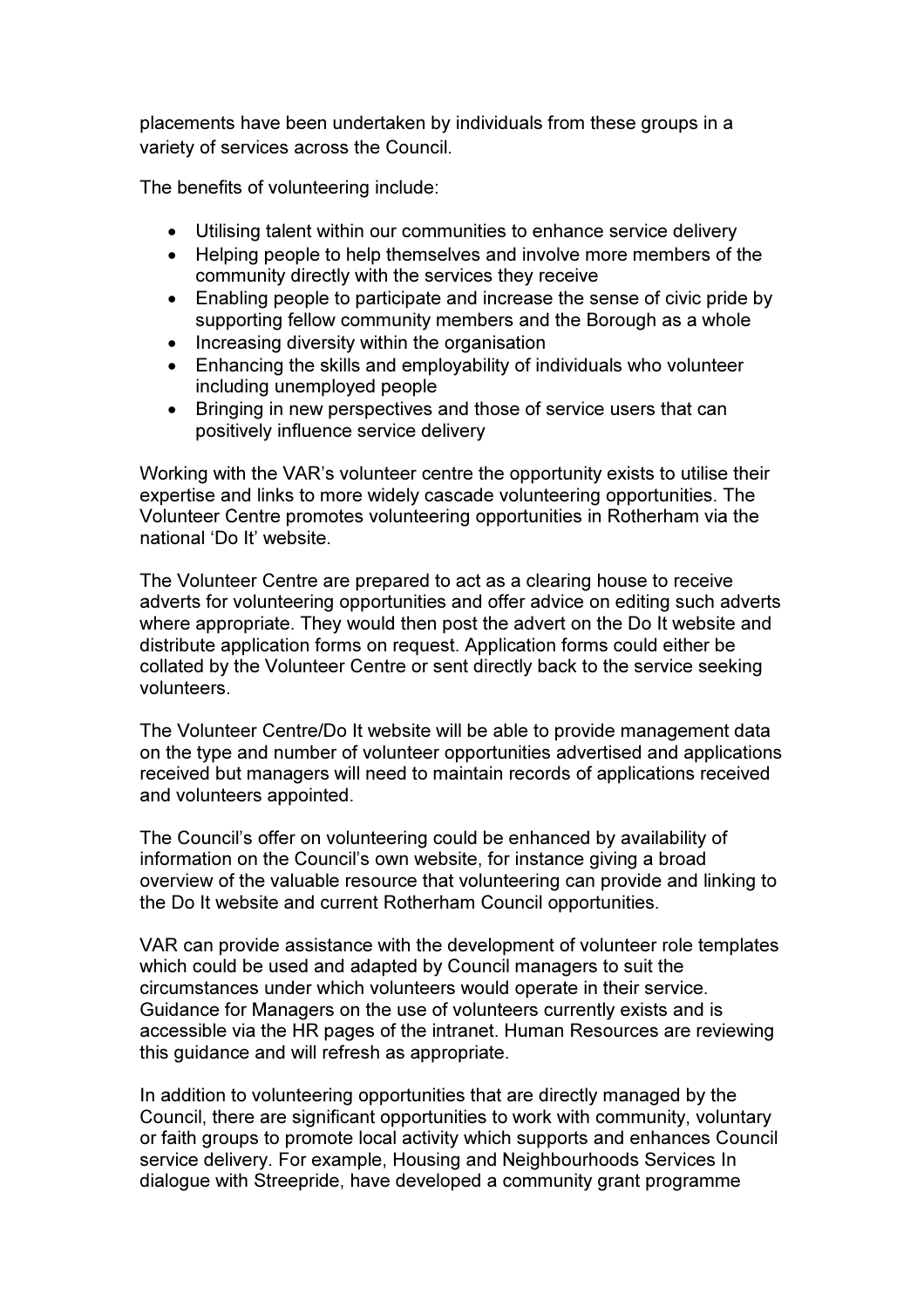administered by Rotherfed, designed to foster and reward community activity which provides local environmental benefit.

Gateshead Council is writing to all Councils seeking support for a National Volunteers Month in June 2014. Joining in Gateshead's campaign would offer a focus for using that month to promote existing volunteering opportunities and new opportunities that Services may wish to offer. A copy of the letter sent by Gateshead Council promoting their initiative is attached at appendix 1.

## 8. Finance

To avoid additional financial costs associated with the management of volunteers it would be necessary for managers and supervisors to absorb this role as part of their day to activity in managing their service.

Dependent on the volunteer role / host service there may be a need to provide personal protective equipment (PPE) eg safety boots and/or arrange for a Disclosure and Barring Service check at the appropriate level. Direct costs of such equipment and checks would need to be factored in by any service considering the use of volunteers.

Should it be agreed to reimburse volunteers for certain expenses incurred, for example travel expenses, services will need to budget for this provision from within their available financial resources. As per current advice, any expenses should accord with current Council rates and be accompanied with appropriate receipts.

The cost of the community grants programme is limited to £10,000 in 2014/15

## 9. Risks and Uncertainties

Given the current activity to address on-going budget deficits, increasing the use of volunteers may be perceived as a means of replacing paid employees. In reality volunteering will work best as means to augment service delivery rather than replace it.

# 10. Policy and Performance Agenda Implications

Volunteering potentially supports all of the new corporate priorities:

- Stimulating the local economy & helping local people into work
- Protecting our most vulnerable people & families, enabling them to maximise their independence
- Ensuring all areas of Rotherham are safe, clean and well maintained
- Helping people to improve their health & wellbeing & reducing inequalities within the Borough

Specifically it supports the way we work theme of:

• Help people to help themselves wherever possible